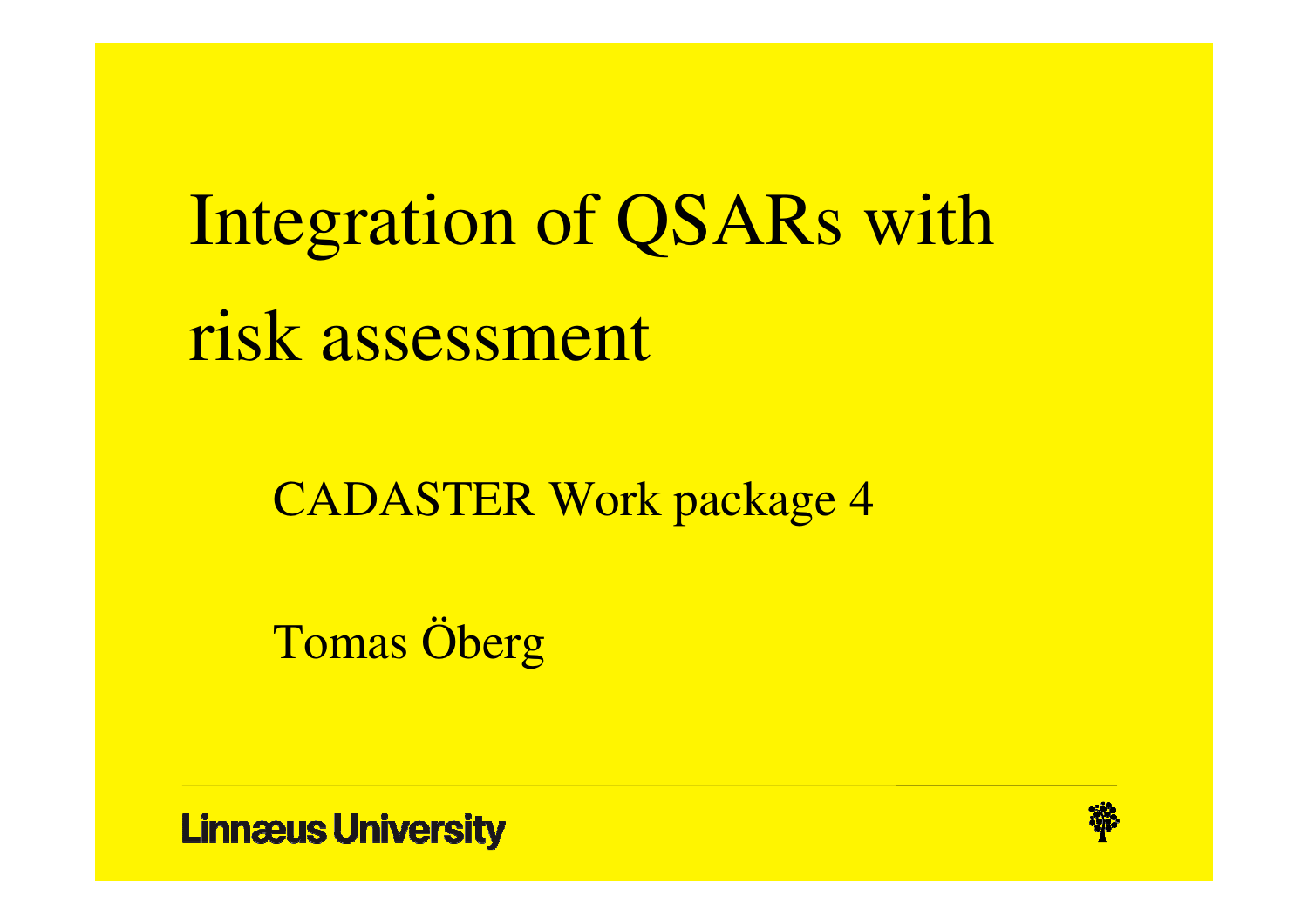# Work package 4 - tasks

- 1. QSAR models in a probabilistic risk assessment framework (LnU)
- 2. Testing ECETOC's TRA tool (IVL)
- 3. Economic valuation of impacts (RU)
- 4. QSAR models in the legal framework (IVL)
- 5. Policy and management (RIVM)

Focus in this presentation on 1-3, where results are available

# **Linnaeus University**





### **Radboud University Nijmegen**





Rijksinstituut voor Volksgezondheid en Milieu Ministerie van Volksgezondheid, Welzijn en Sport

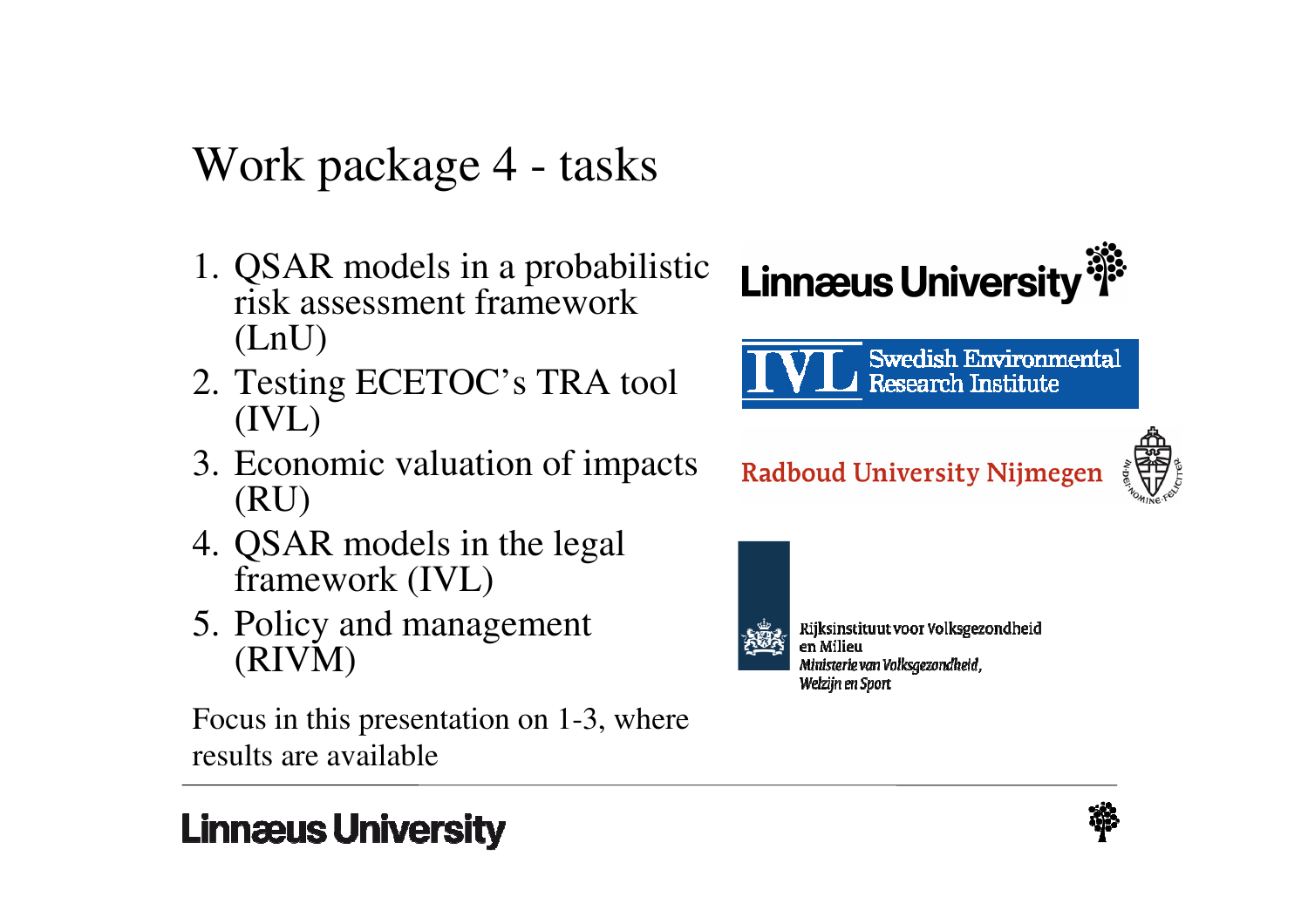# Work package 4 - deliverables

- 1. Application of QSAR models for probabilistic riskassessment, report (LnU, month 40)
- 2. Guidance on using QSAR models for probabilistic risk assessment, report (LnU, month 48)
- 3. Evaluation of ECETOC's TRA tool, report (IVL, month 24)
- 4. Evaluation of options for economic valuation of chemical impacts, report (RU, month 30)
- 5. Evaluation of QSAR models in the legal framework, report (IVL, month 36)
- 6. Synthesis of research findings and recommendations for prioritization, report (RIVM, month 48)

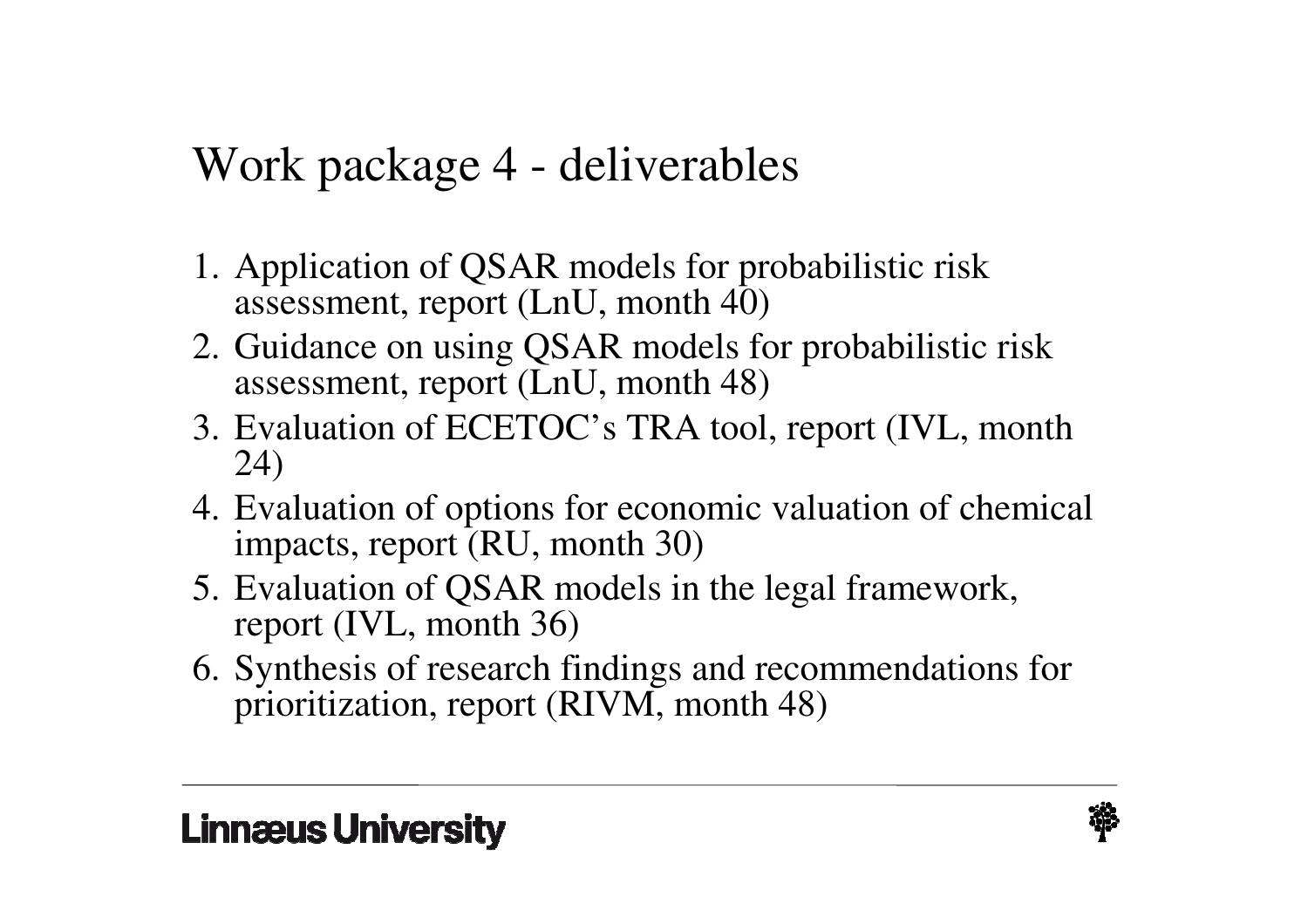## Task 4.1 - QSAR models in a probabilistic risk assessment framework

#### Approach

Stage 1. State-of-the-art

- Methodology of probabilistic environmental risk assessment (PRA)
- Uncertainties in QSARs
- Methods to characterise uncertainty in QSARs
- OECD principles on uncertainty

Stage 2. Case-studies

- Suggest and evaluate methods to characterise uncertainty related to **OSARs**
- Stage 3. Implementation
	- Integrate QSAR into probabilistic risk assessment within REACH
	- Evaluate the role of uncertainty from QSARs

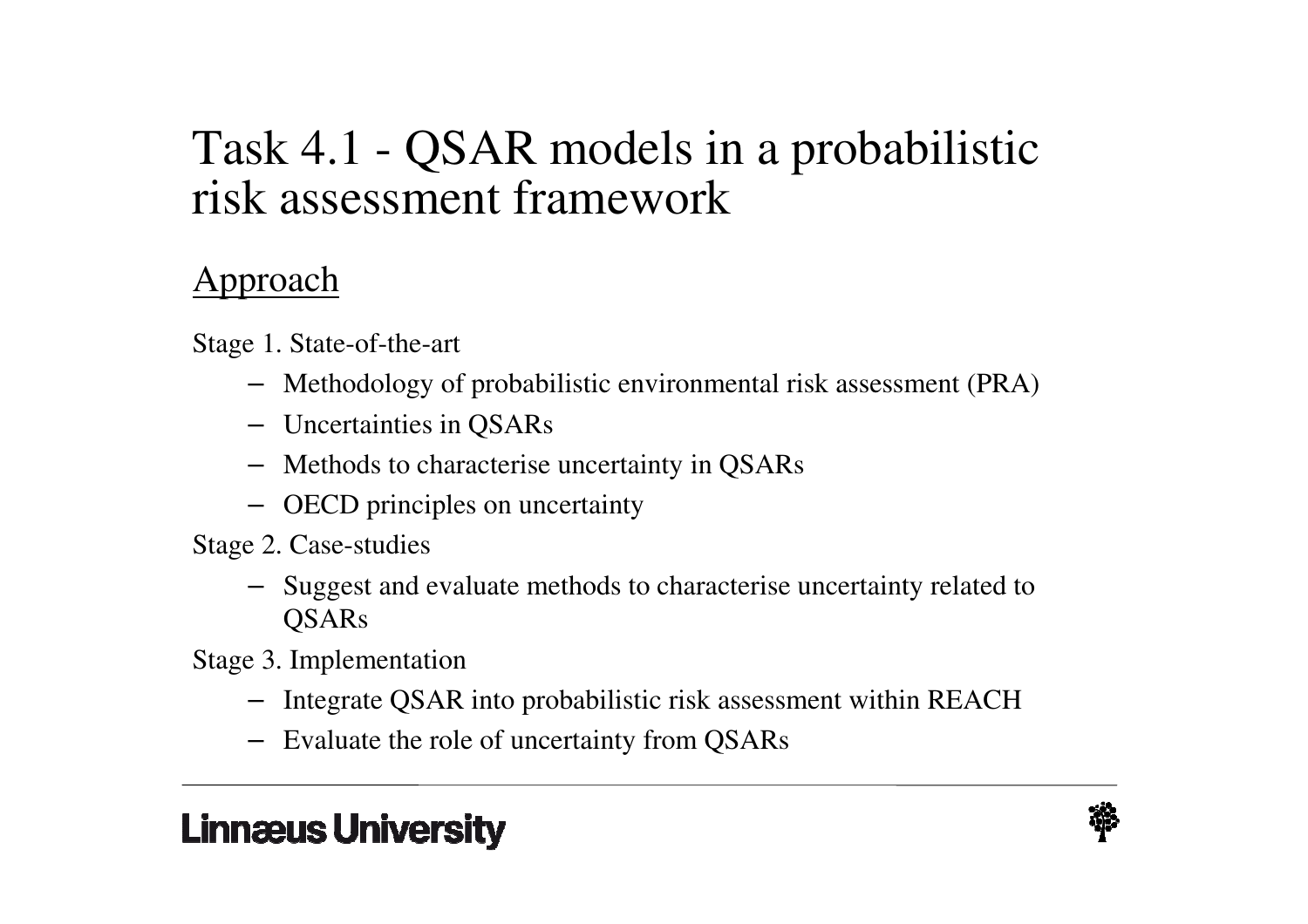## Task 4.1 - QSAR models in a probabilistic risk assessment framework cont.

#### **Progress**

Stage 1. State-of-the-art

- Literature review completed
- Results presented as a poster at Euro-QSAR 2010
- Method review published in *Molecular Informatics*

Stage 2. Case-studies

- Compilation of code for multiple method characterisation of prediction uncertainty implemented on data and models
- Preliminary results presented as a poster at OpenTox workshop 2011

Stage 3. Implementation

- Level I, II and III fugacity models set up in RiskCalc
- Evaluated with some "standard" pollutants, manuscript submitted
- Test case with PBDE being prepared for MC-evaluation with EUSES

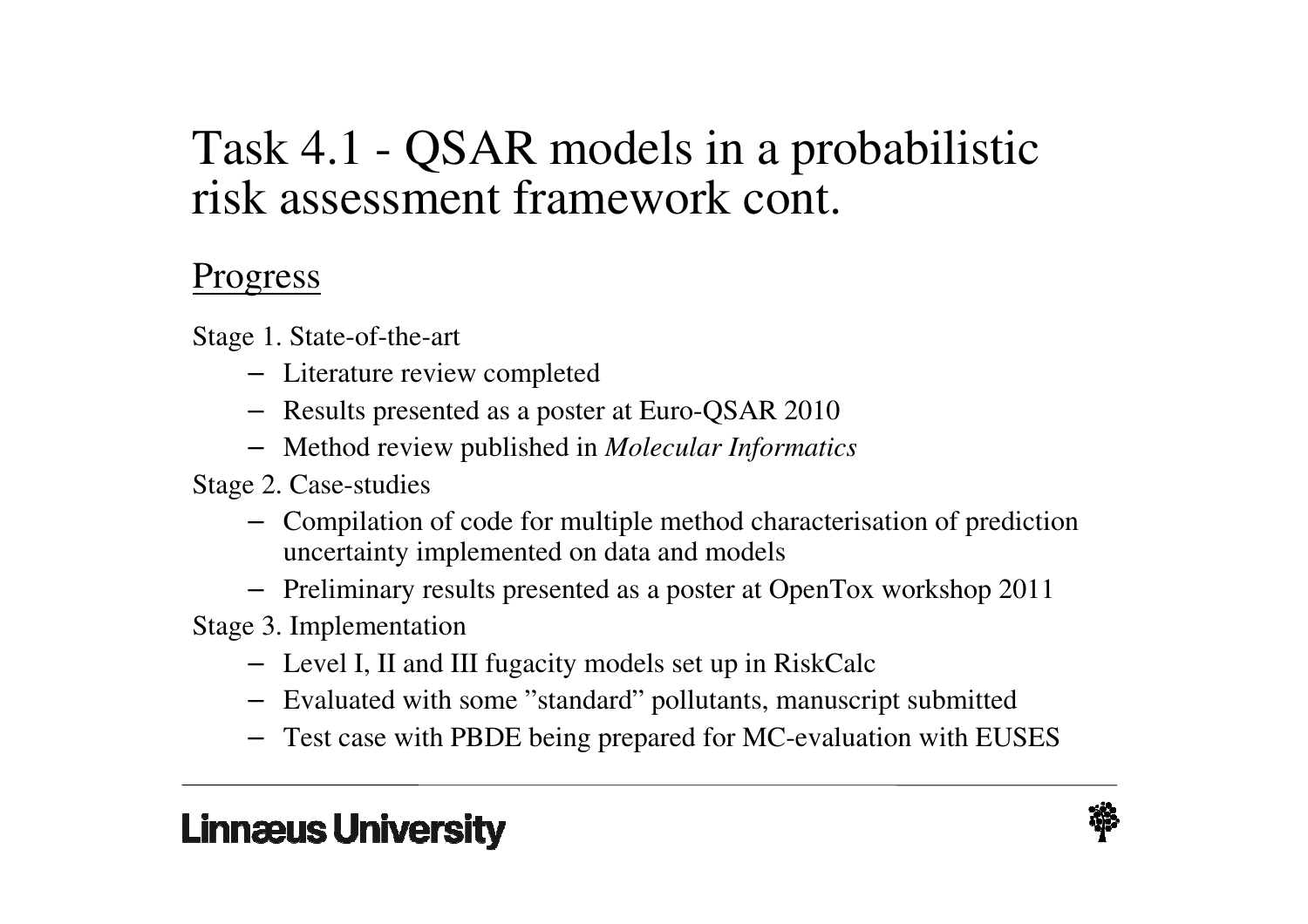## Uncertainty in QSARs – a balancing act



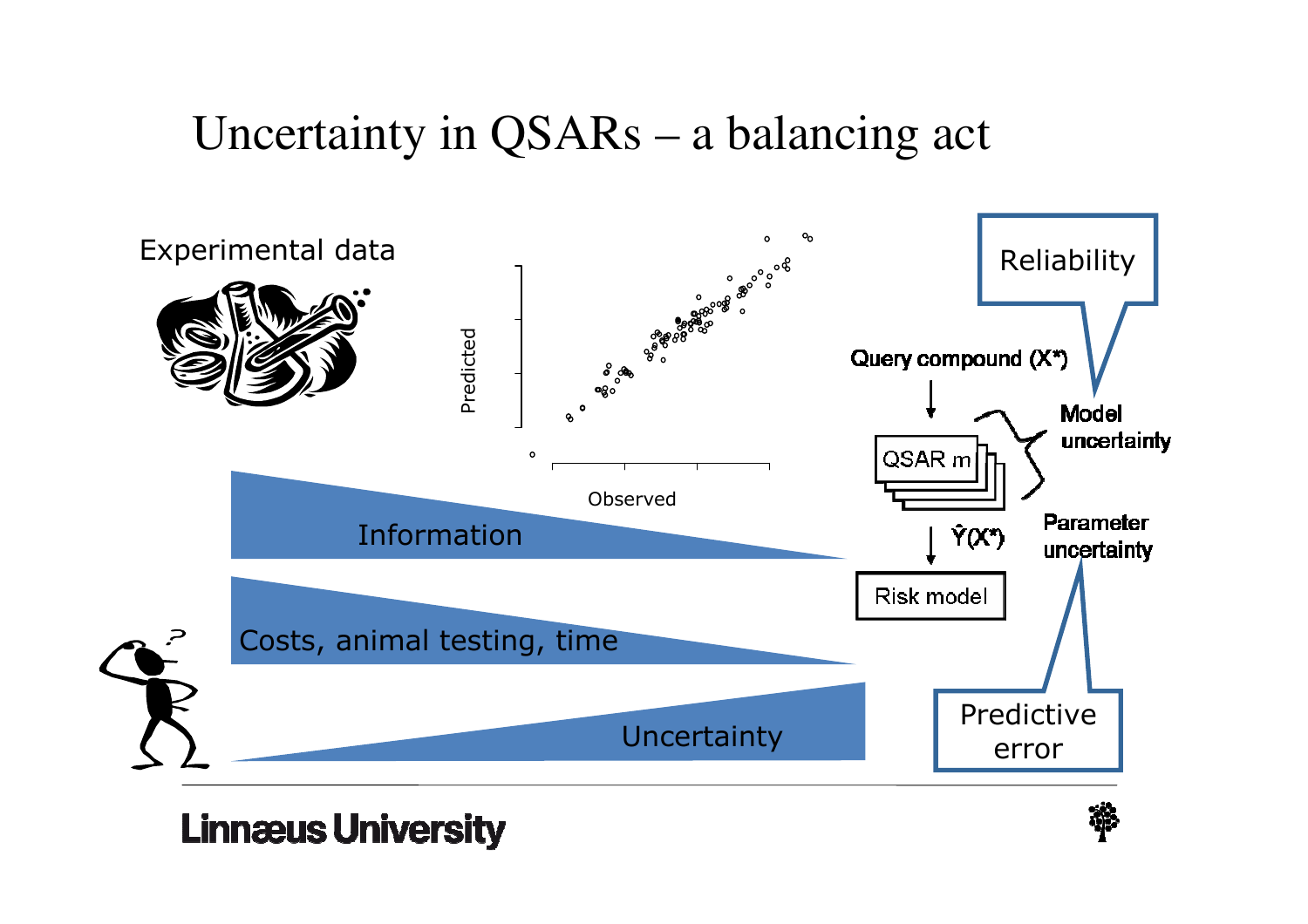## Relevant questions

- What kind of characterizations of predictive uncertainty are suitable for risk assessment or weight-of-evidence approaches?
- What measures of reliability are useful?
- • Which methods for characterization of predictive uncertainty works best and which are most appealing to potential end-users?
- When does it matter how predictive uncertainty has been characterized?





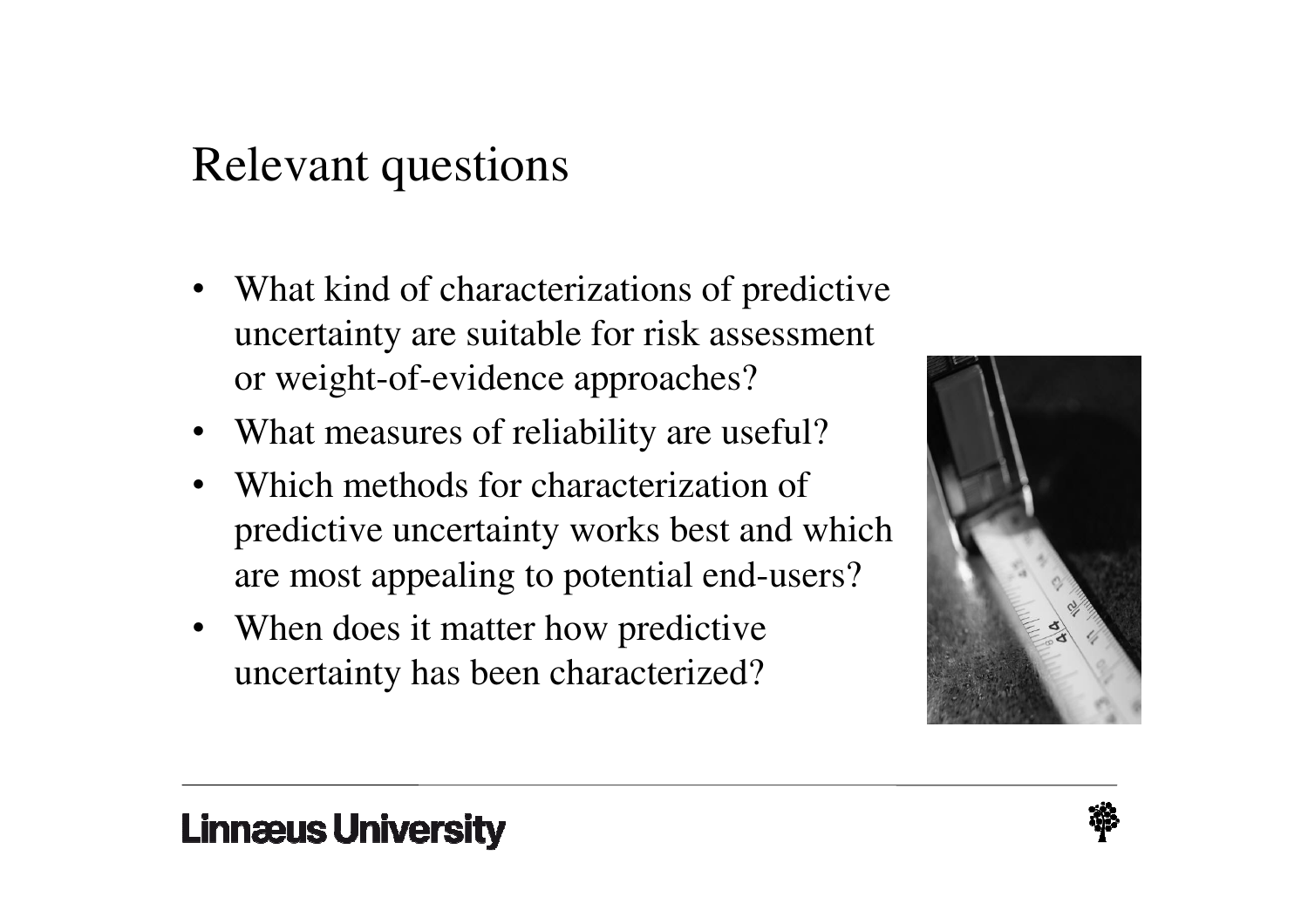# Predictive uncertainty – a risk assessment perspective

**Parameter uncertainty** – uncertainty in predicted values of query compound**Model uncertainty** – uncertainty in using the QSAR to predict the query compound



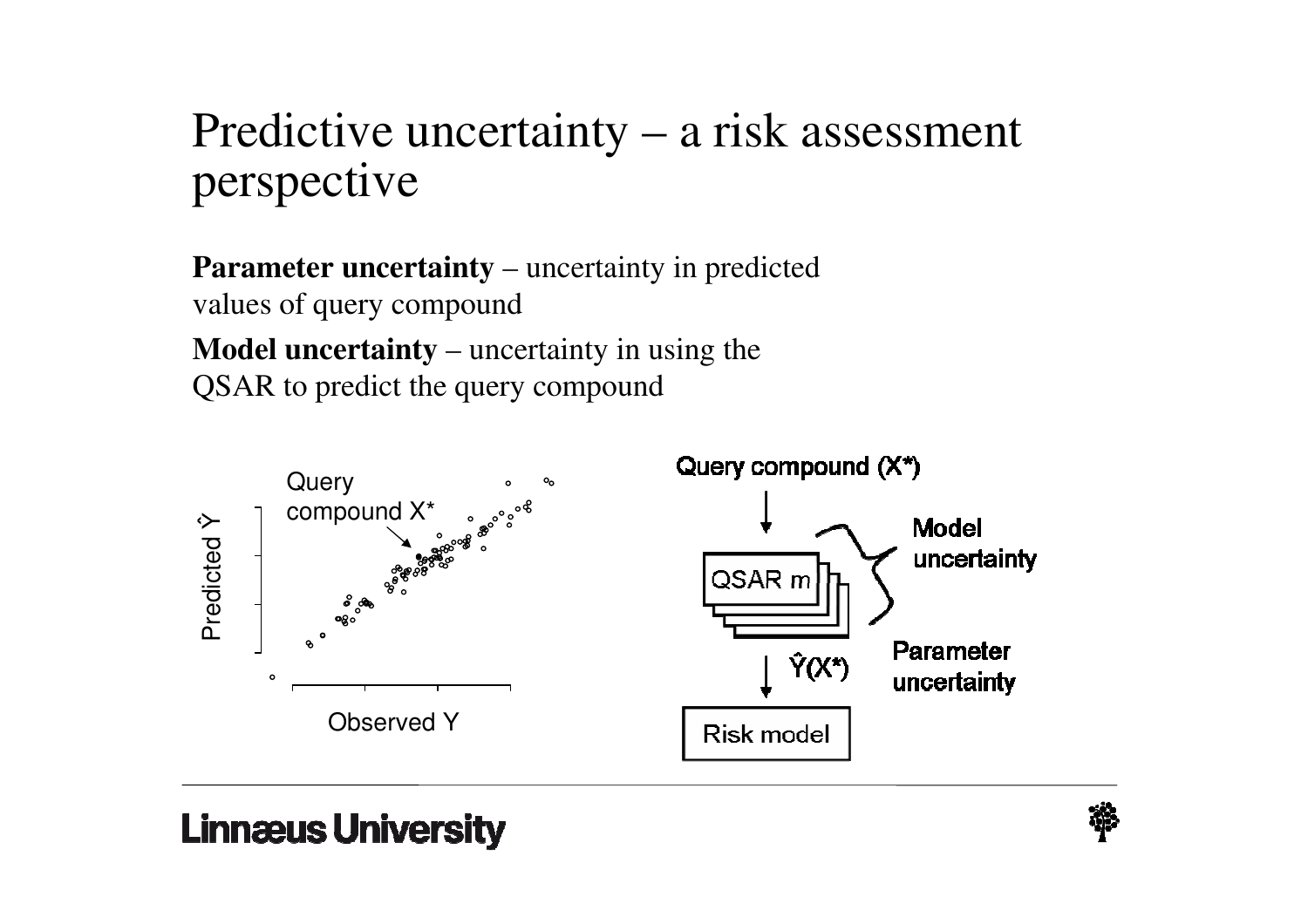## Predictive uncertainty – characterizing error in a predicted value

- Predictive probability distribution
- 2-Dimensional predictive probability distribution
- $\bullet$ Interval or fuzzy number
- Combination of these probability box
	- $-$  N0=N(0,1)
	- $-$  N1=N([-0.5,0.5],1)
	- $-$  N2=N(0,[0.8,1.2])
	-



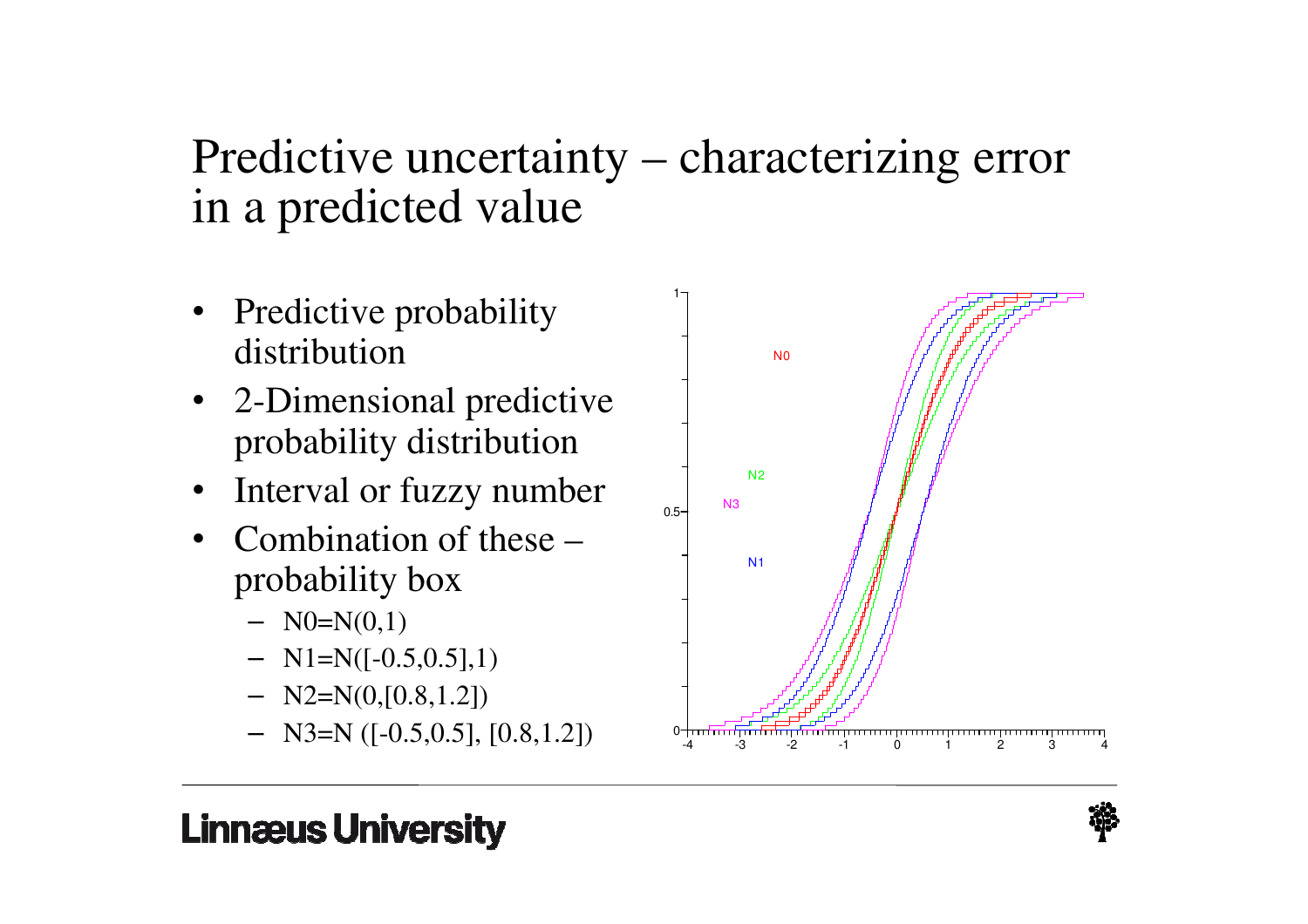## Methods to assess predictive uncertainty

Predictive distribution may be assessed

- 1. from **estimates of predictive variance**(e.g. by sampling or re-sampling)
- 2. directly as **probability distributions**
- 3. based on experimental data **expert judgment**

#### Predictive variance depends on the applicability domain



Sahlin, U., Filipsson, M., Öberg, T. A risk assessment perspective of current practice in characterizing uncertainties in QSAR regression predictions. Molecular Informatics 30, 551-564 (2011).

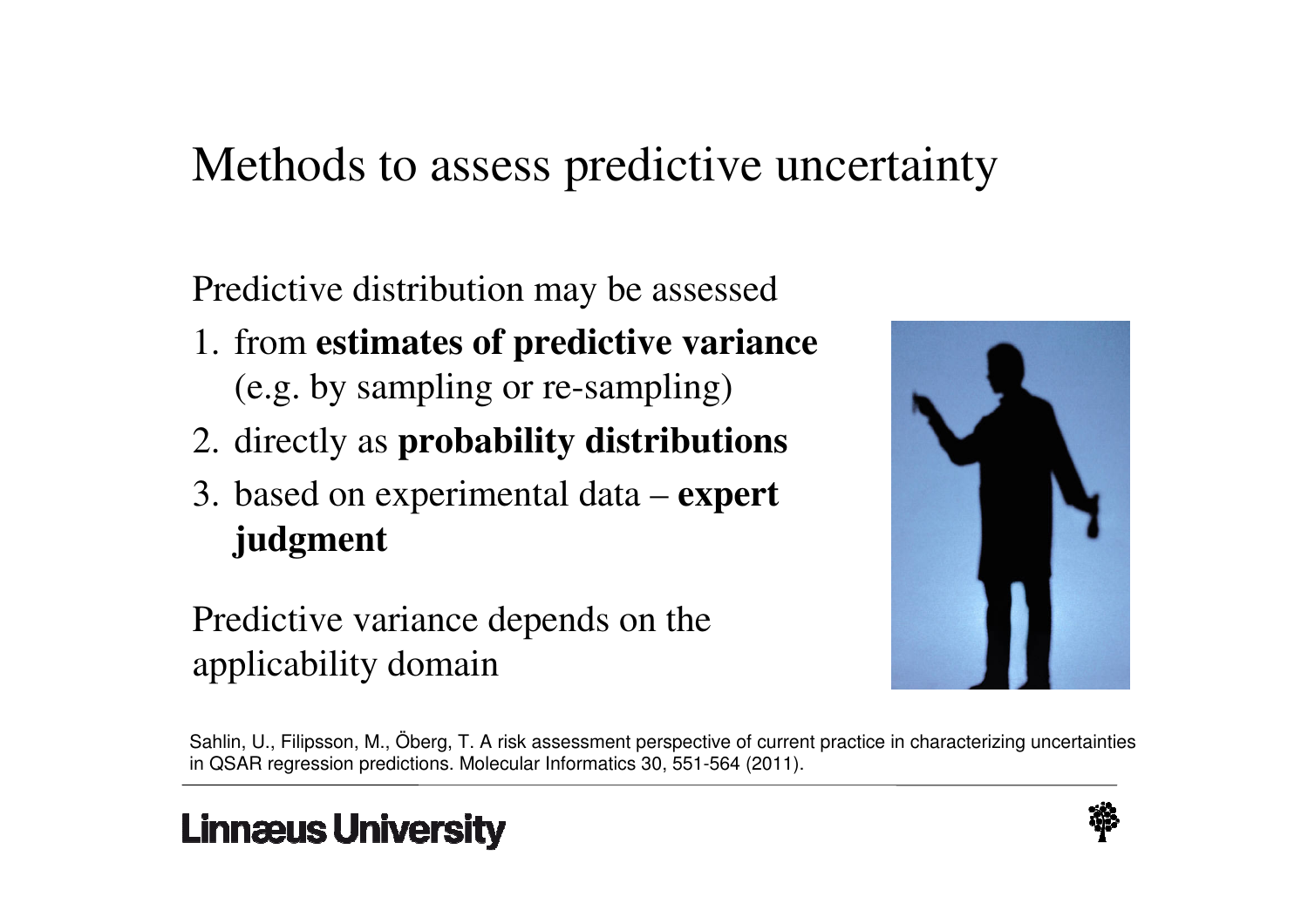## Theoretical and statistical aspects



#### Bayesian probabilistic approaches

Pros: Assess uncertainty directly based on data, and prior knowledge. Can combine empirical data and expert judgement.

Cons. Difficult to implement in practise, requires understanding of difficult mathematical language.

#### Empirical approaches

Pros: Works with any type of underlying algorithm, Can be straightforward to calculate.Cons: Sampling sensitive to the availability and choice of test set





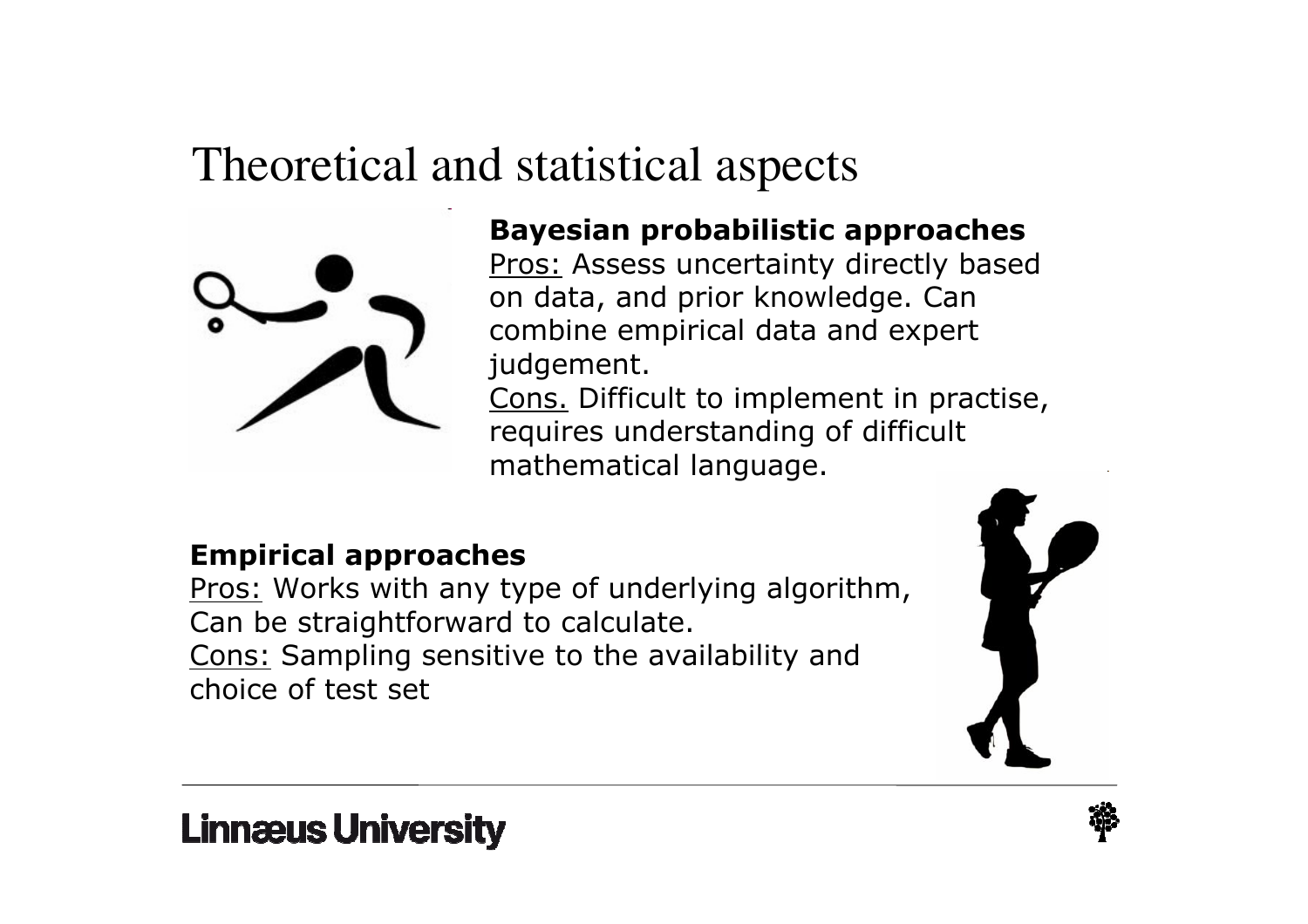## Predictive uncertainty – characterizing reliability in prediction



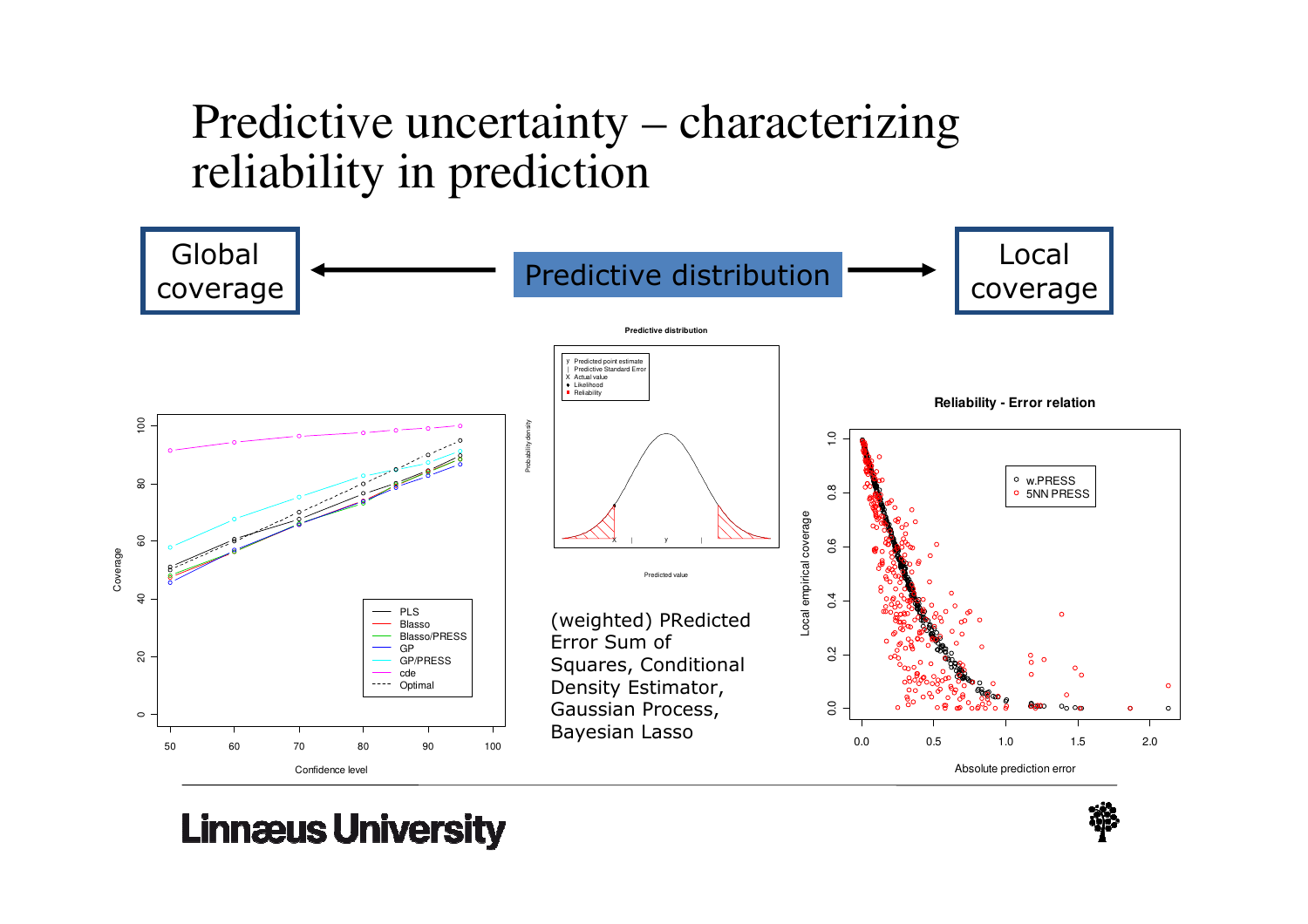# Empirical evaluation

- • Comparison of approaches and methods
	- CADASTER data sets
	- external data sets
- Some preliminary findings
	- <sup>g</sup>iven a well trained predictive model, the choice of method was not critical
	- for small datasets, however, the probabilistic approach performed better

Any recommended method(s) must be general enoughto encompass a range of different model building approaches

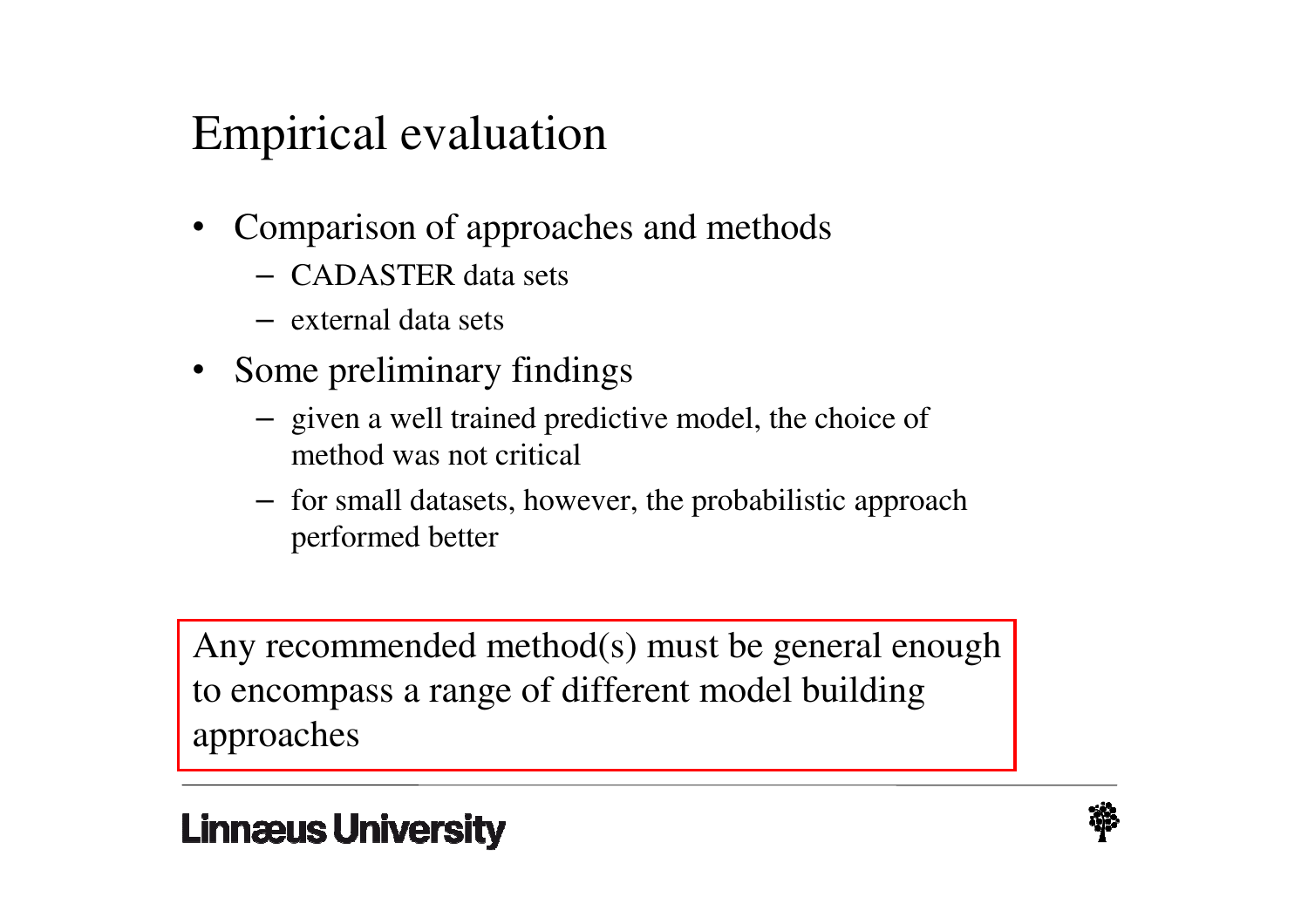## How does the QSAR uncertainty affect the risk assessment?

- Will be evaluated by:
	- Discrete uncertainty calculations (fuzzy/PBA) using level I-II(-III) fugacity models
	- Monte Carlo simulation in the EUSES spreadsheet (level III model)
- Data input (PBDEs, PFCs):
	- CADASTER QSAR models (predictive distributions)
	- Other QSAR models (e.g., EPI Suite, predictive distributions or p-boxes)
	- (Experimental data)
- Quantification:
	- Regional risk characterization ratios (PEC/PNEC)
	- Sensitivity to uncertainty in the QSAR estimates

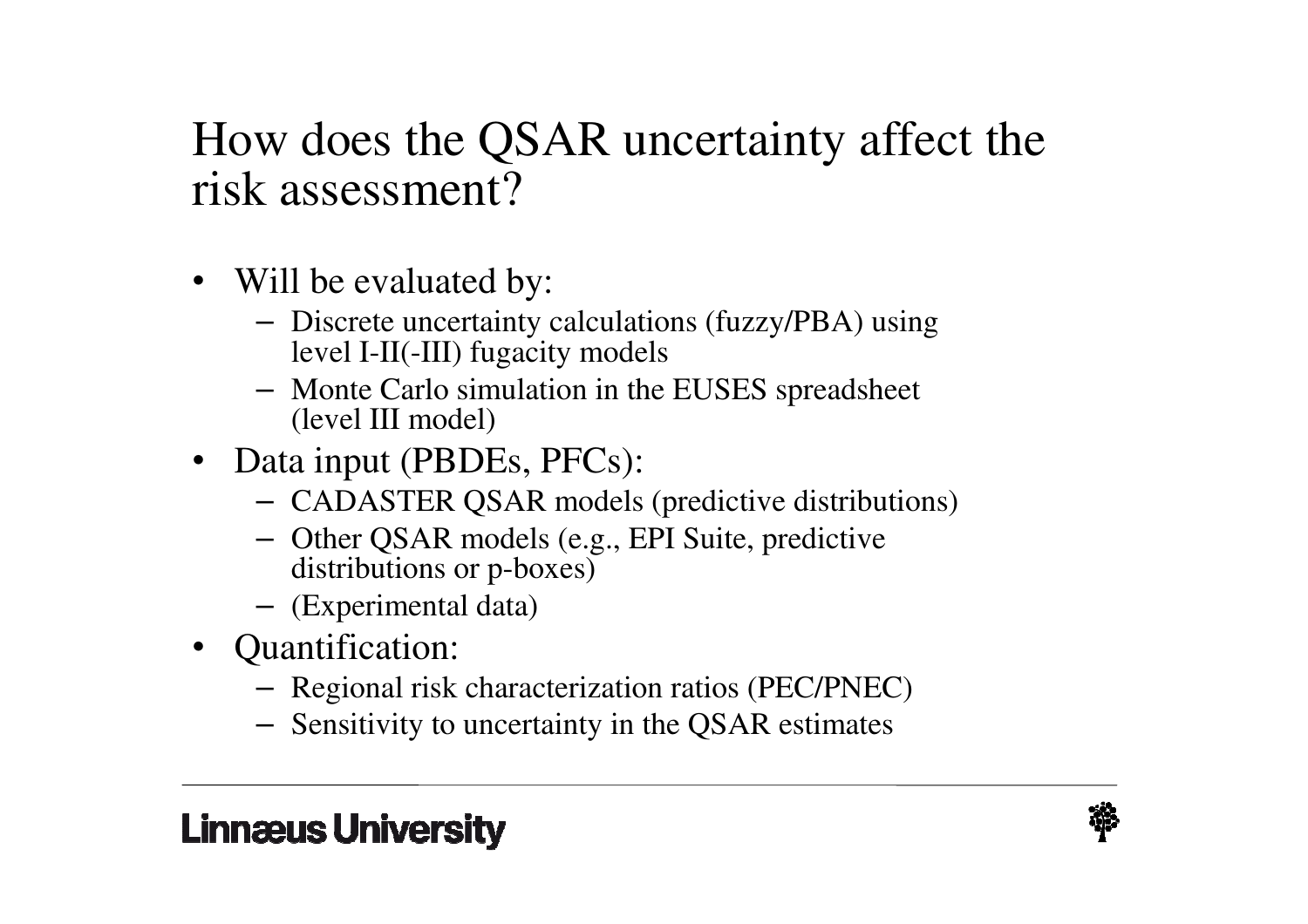# Task 4.2 Testing ECETOC's TRA tool

- An Excel-based application for targeted risk assessment
	- Worker exposure (also in ECHA's Chesar plug-in to IUCLID)
	- Consumer exposure
- Evaluation of environmental part in the tool
	- Validated against a level III fugacity model for brominated phenols
- Report (2010)
	- Discuss also <u>usability and needs for improvement</u>
	- Available for download at CADASTER web site

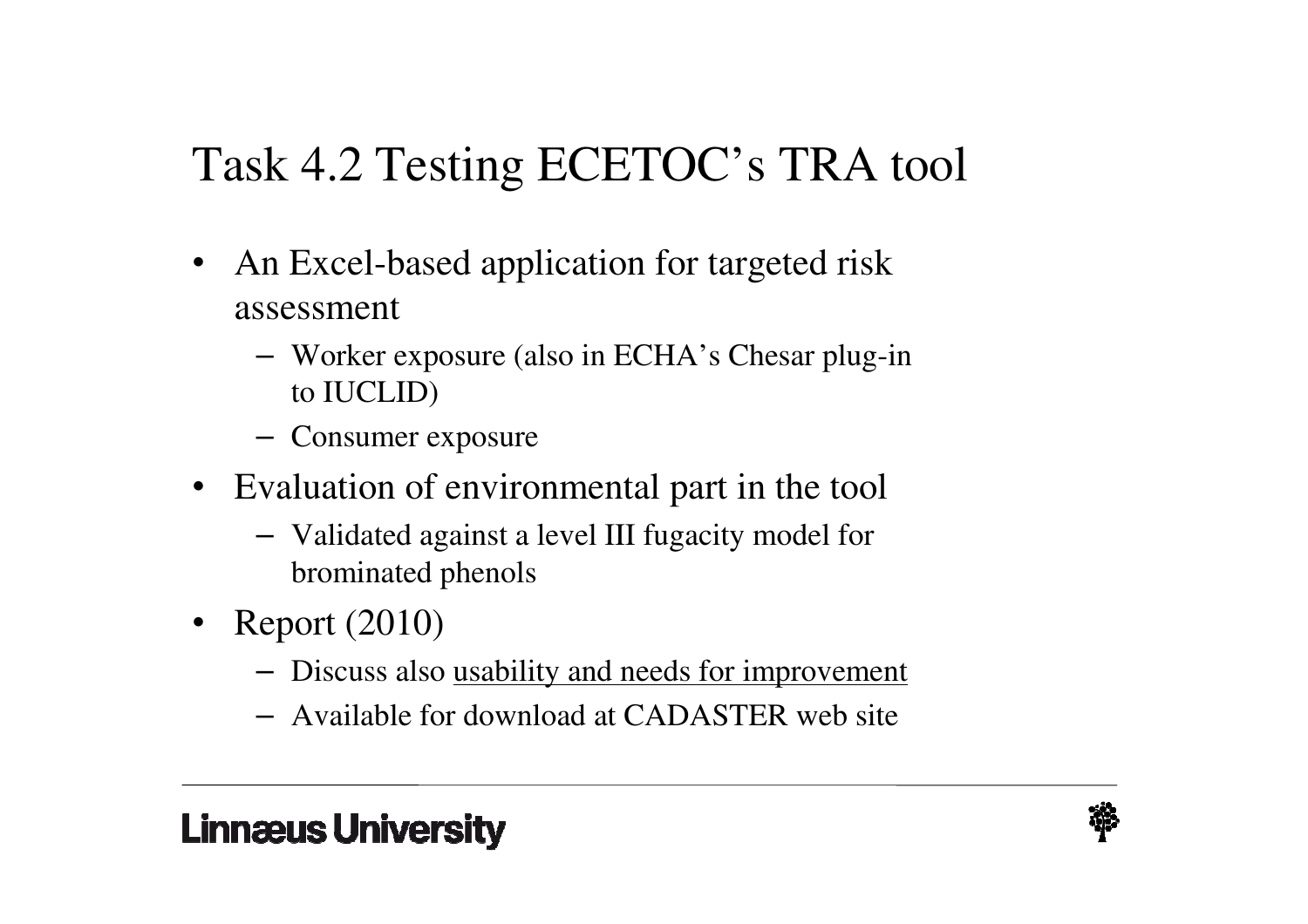# Task 4.3 Economic valuation of impacts

- $\bullet$  Aim
	- To exploring the possibilities for assessing economic costs of chemical impacts
- Case study
	- Impacts of PBDEs on the peregrine falcon population of California
- Why this species/population?
	- High PBDE concentrations in eggs
	- Increasing trend in PBDE concentrations
	- Data availability





Falco peregrinus

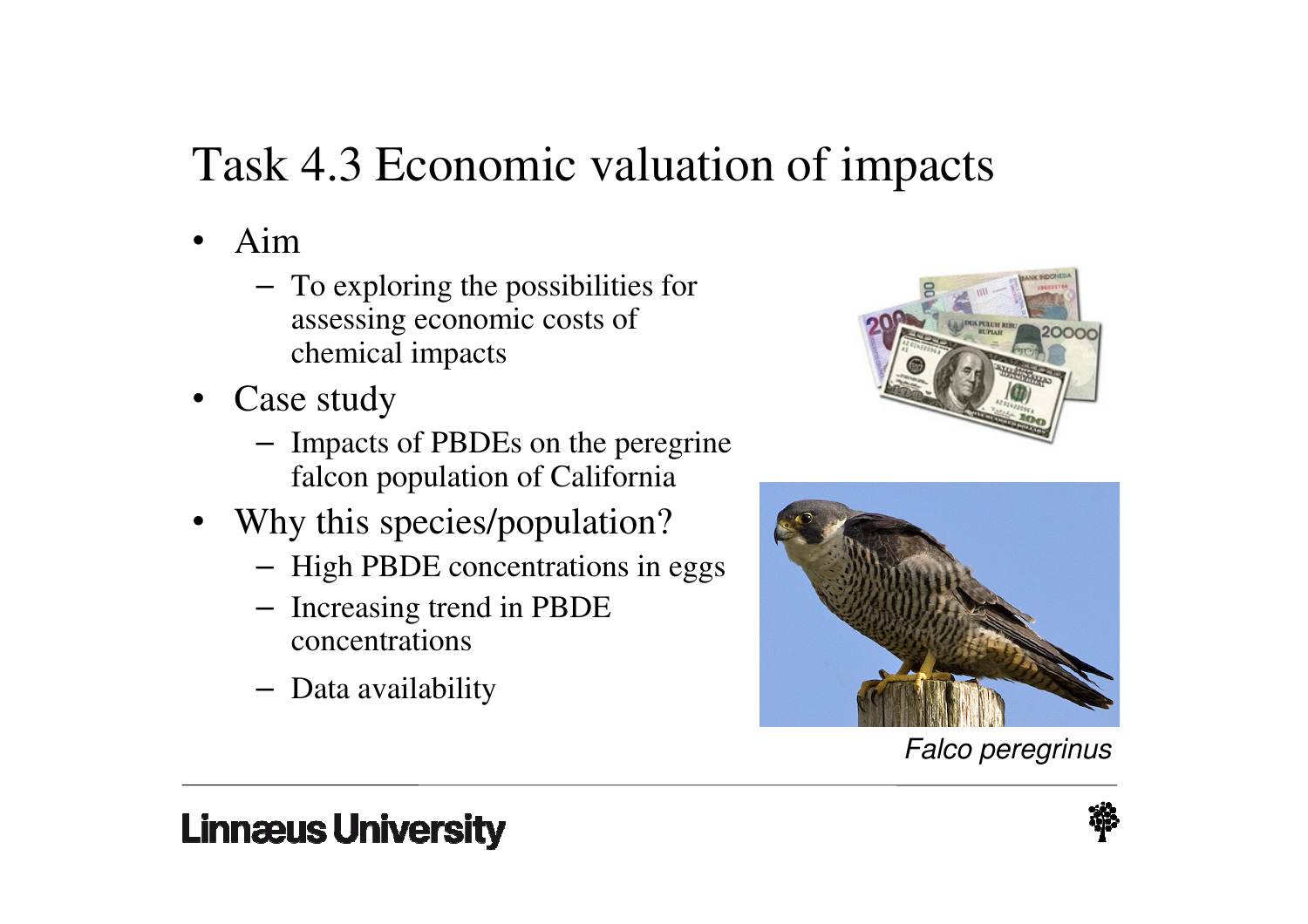Population model

$$
N_{t,C} = N_{t-1,C} + \frac{r(C)}{r(0)} \cdot r(0) \cdot N_{t-1,C} \cdot (1 - \frac{N_{t-1,C}}{N_{\infty}})
$$

- $N_{t,C}$ , number of falcons under contaminated conditions
- $\bullet$ R(C), rate of increase under contaminated conditions
- $\bullet$  $N_{\infty}$ , carrying capacity of the area
- $\bullet$  Probabilistic approach to account for uncertainties in ecological and toxicological model parameters

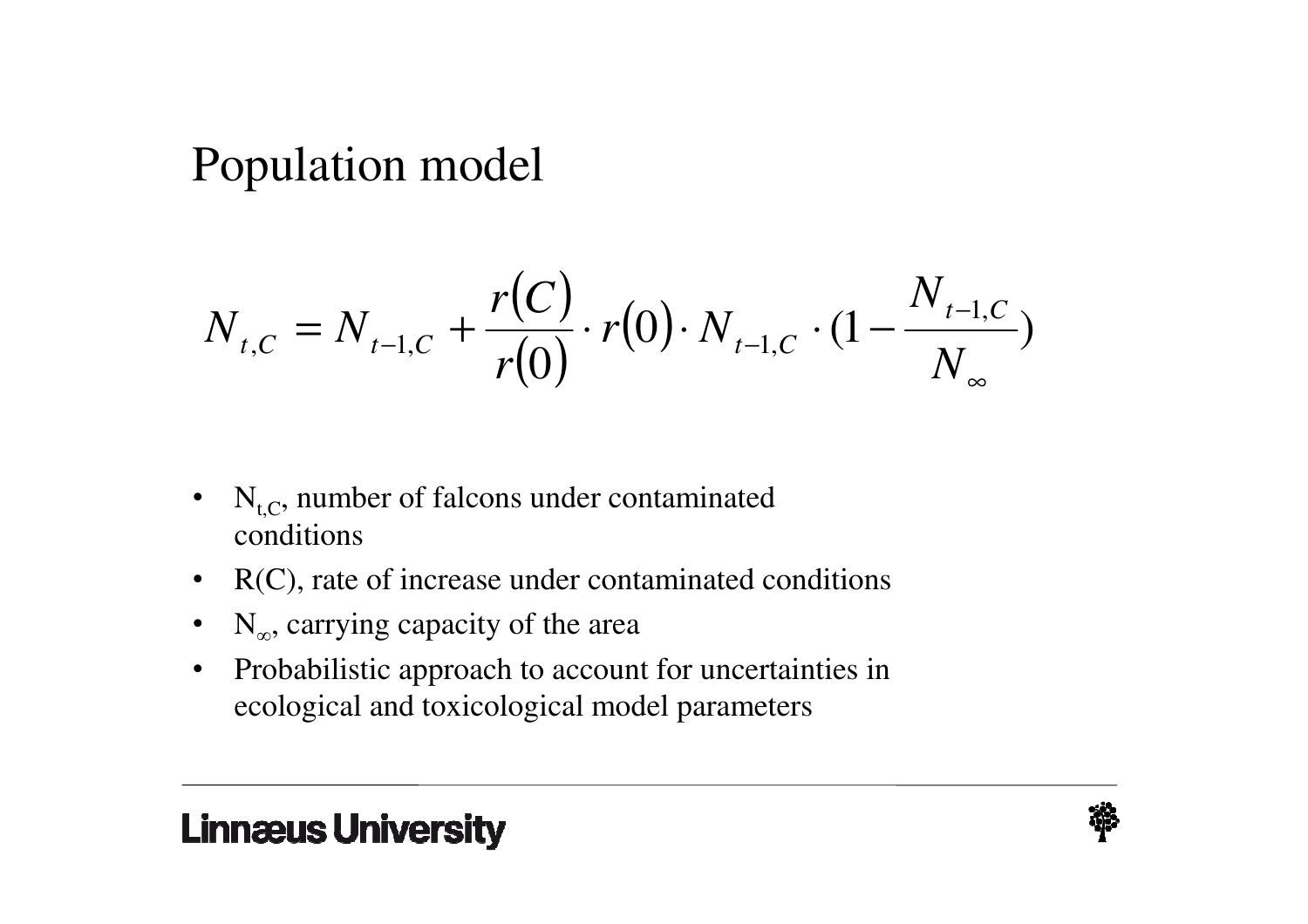### Three exposure scenarios



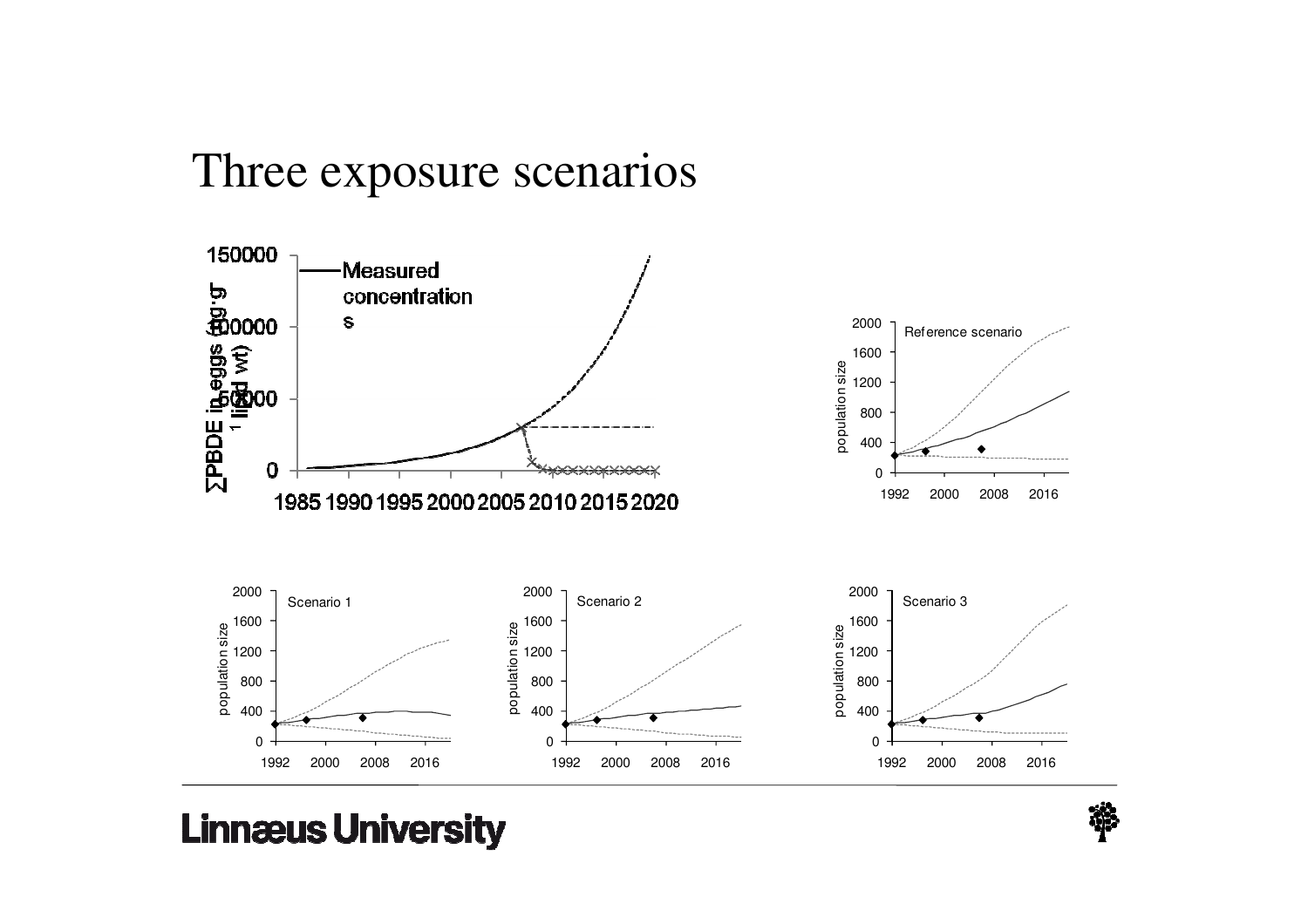## Results – replacement with captive-bred birds and associated costs



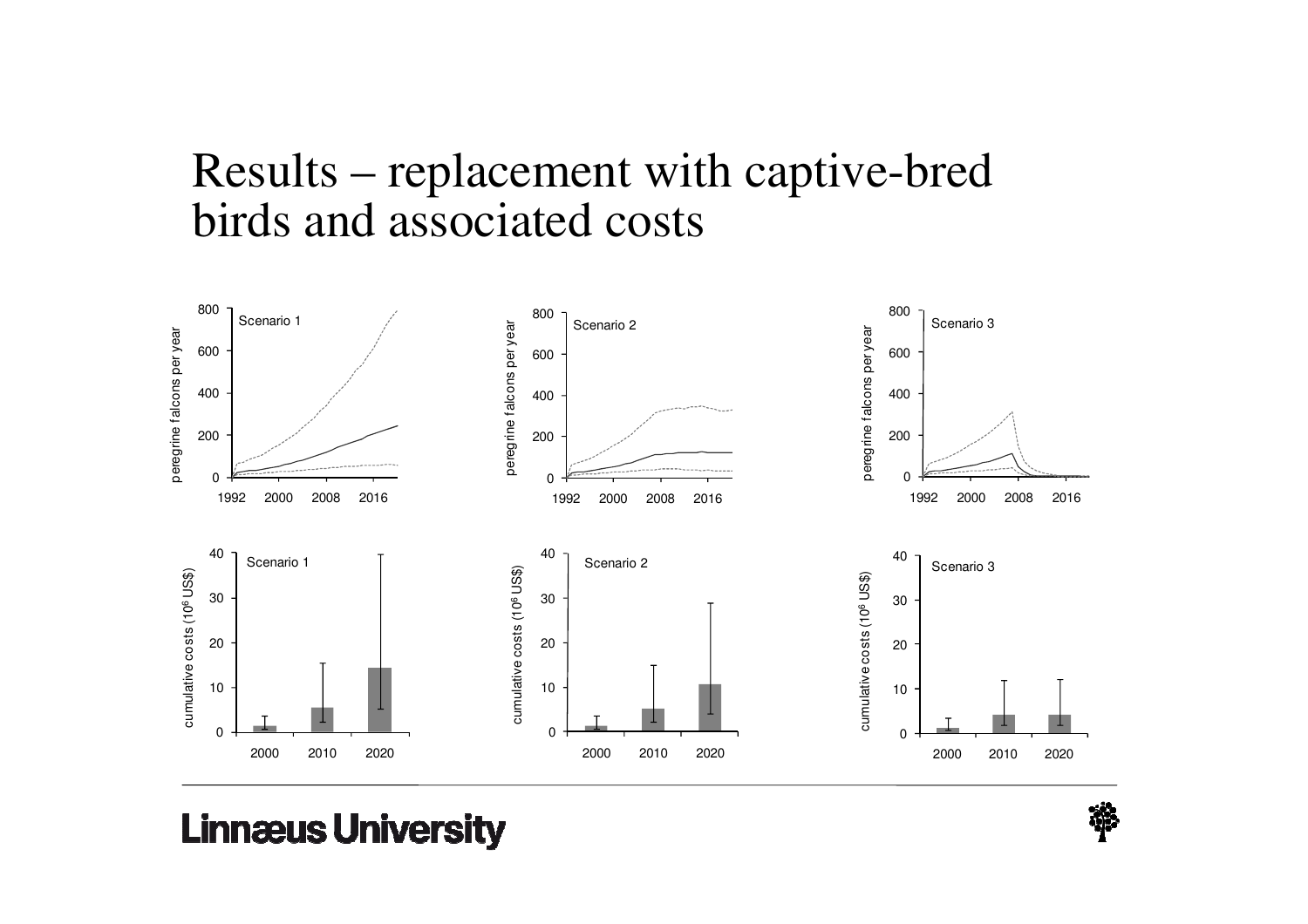## Conclusions – economic valuation

- Model provides a relatively straightforward approach to put economic value on chemical impacts on animal populations
- Uncertainties in the input data may considerably influence the outcomes
- Reliable data are important to obtain reliable cost estimates

Report (2011) submitted and soon availableat the CADASTER web site

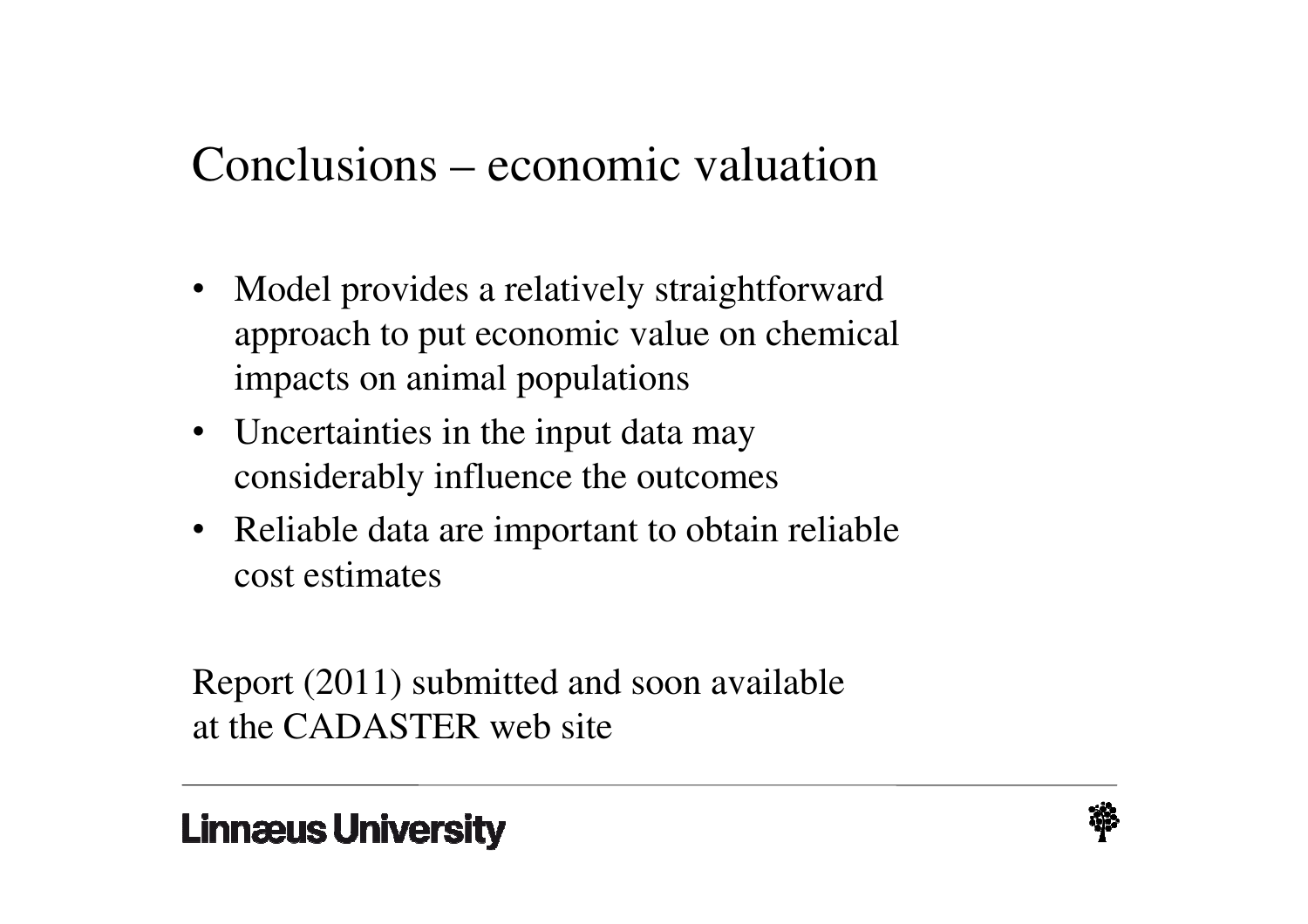# Work in progress and remaining deliverables

- Report on the Application of QSAR models for probabilistic risk assessment, report (LnU, April 2012)
- Report on Guidance on using QSAR models for probabilistic risk assessment, report (LnU, December 2012)
- Report on the Evaluation of QSAR models in the legal framework, report (IVL, December 2011)
- Report on the Synthesis of research findings and recommendations for prioritization, report (RIVM, December 2012)